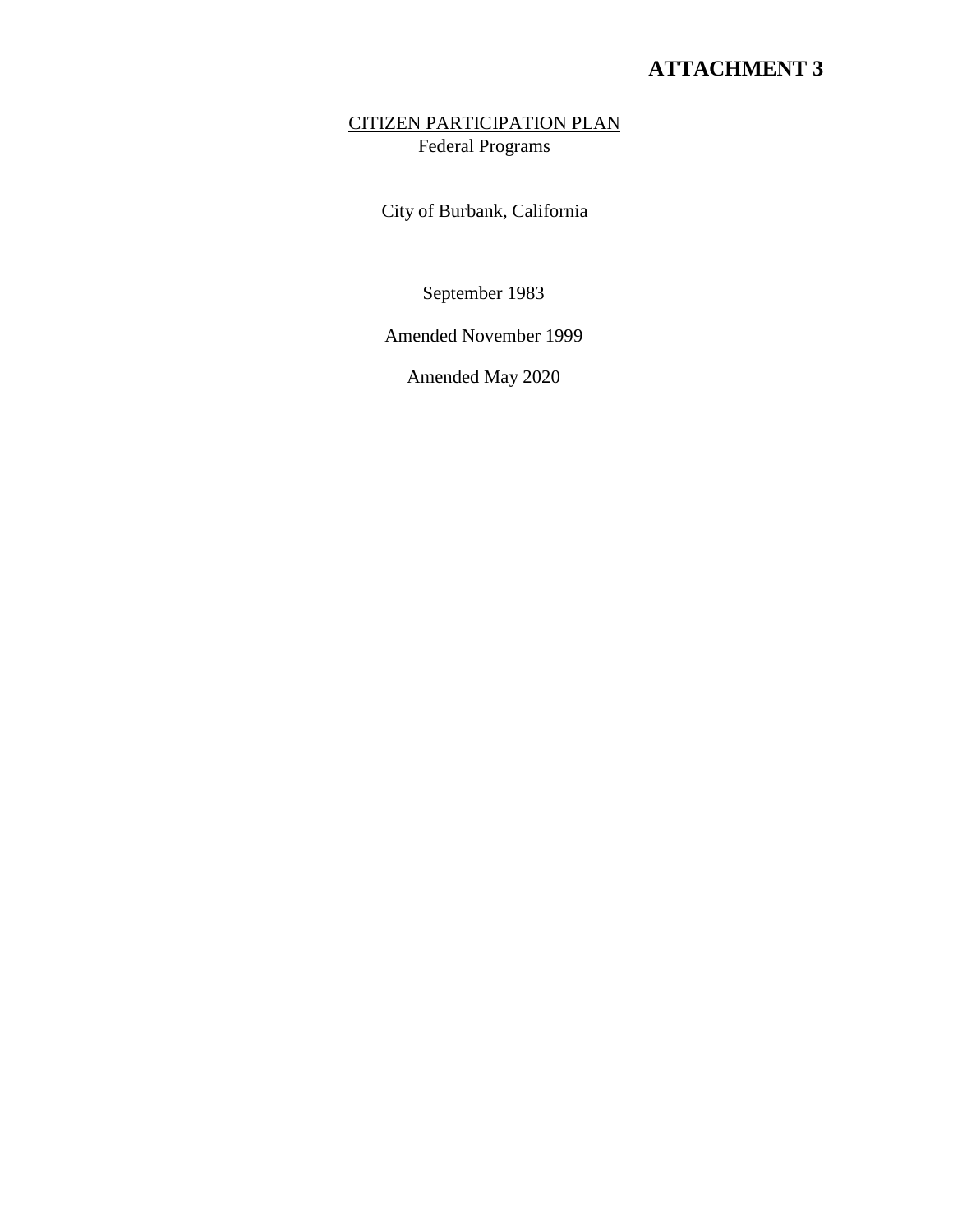# **Table of Contents**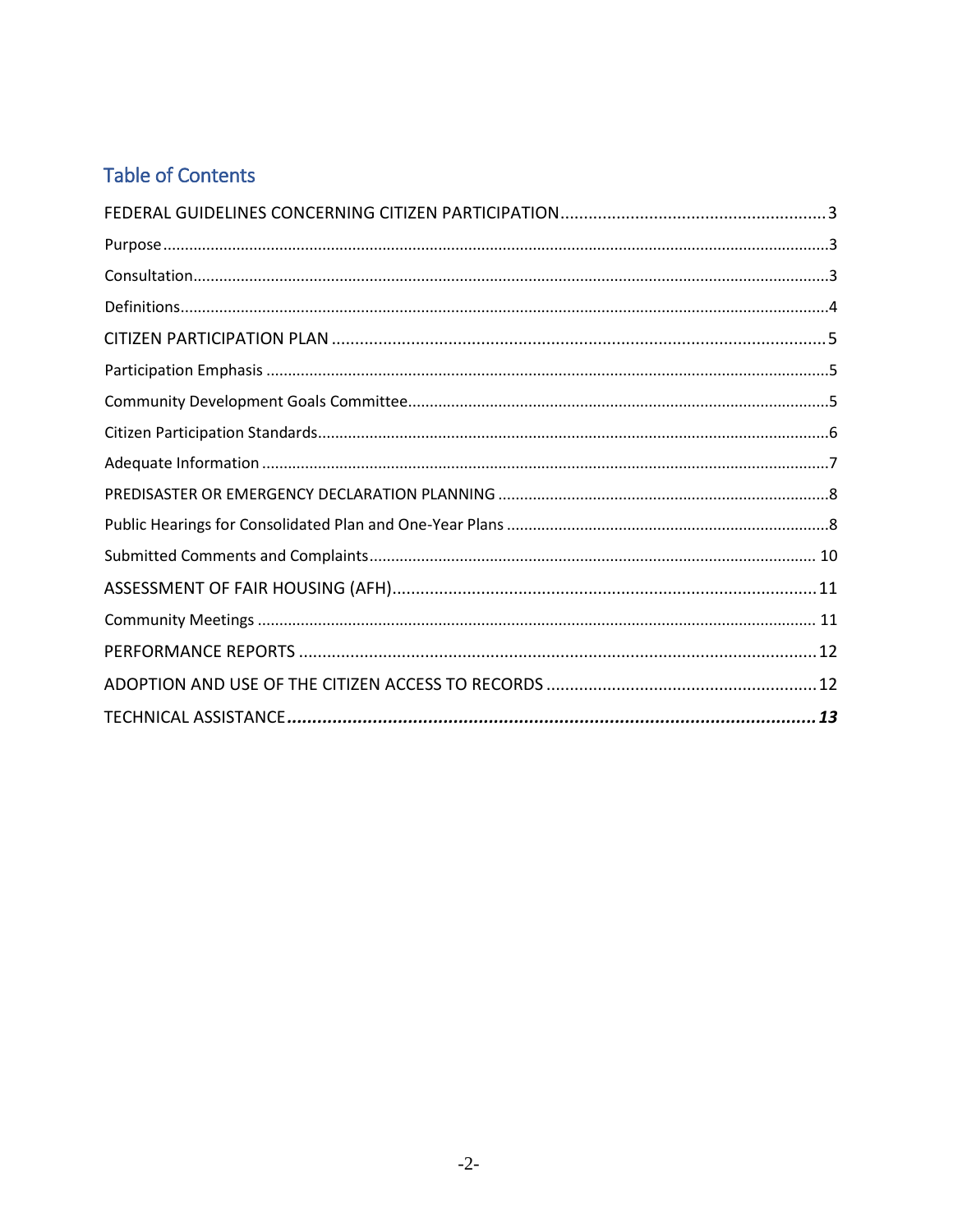### **FEDERAL GUIDELINES CONCERNING CITIZEN PARTICIPATION**

### <span id="page-2-0"></span>**Purpose**

The City of Burbank must develop and follow a Citizen Participation Plan to ensure full citizen participation to receive federal funds for the Community Development Block Grant ( CDBG) and HOME Investment Partnerships (HOME) Programs.

The Citizen Participation Plan sets forth the City of Burbank's policies and procedures for citizen participation. The Citizen Participation Plan complies with 24 CFR 91.05 Citizen Participation Plan, local governments. The Citizen Participation Plan applies to the Consolidated Plan, including the Strategic Plan and each Annual Action Plan; Assessment of Fair Housing (AFH); Consolidated Plan Annual Performance and Evaluation Report (CAPER) and Substantial Amendments.

This Citizen Participation Plan emphasizes the need to provide citizens with adequate information to allow them the opportunity to give meaningful input in the Consolidated Planning and Annual Action Plan process. It encourages participation among our potential program beneficiaries and community organizations that serve extremely low, low, and moderate -income residents or areas that are blighted or of urgent need. In addition, it outlines the procedures for community approval of the Consolidated Plan/Annual Action Plan, for addressing concerns and complaints, and for making amendments to the plan after approval.

The Citizen Participation plan shall be applicable to any existing or future program requiring a citizen participation plan as a prerequisite for federal funding consideration. This Citizen Participation Plan further incorporates all applicable requirements as stipulated in 24 CFR Part 91 (91.105), public hearings, and shall be amended as required for any subsequent federal program as needed. Public hearing refers to both public hearings, including virtual hearings, and community meeting requirements for public hearings under the CDBG regulations [Title 24 of the Code of Federal Regulations, Part 91.105(e),(1)].

### **Consultation**

When required by HUD to assess needs and compile data in the formulation of strategies and plans, the City will consult with all required entities including public and private agencies that provide assisted housing, health services, and social services. This process will include agencies focusing on services to children, elderly persons, persons with disabilities and HIV/AIDS, and the homeless. To assess and plan for hazards such as lead-based paint, the City will consult with applicable State or local health and welfare agencies and examine any relevant data that pertains to the City. In assessing and planning for priority non-housing community development needs, the City will notify adjacent units of general local government as needed to identify shared needs and solutions to inter-jurisdictional problems. The City will further consult with the Burbank Housing Authority concerning participatory programs, services and local/public housing needs as required.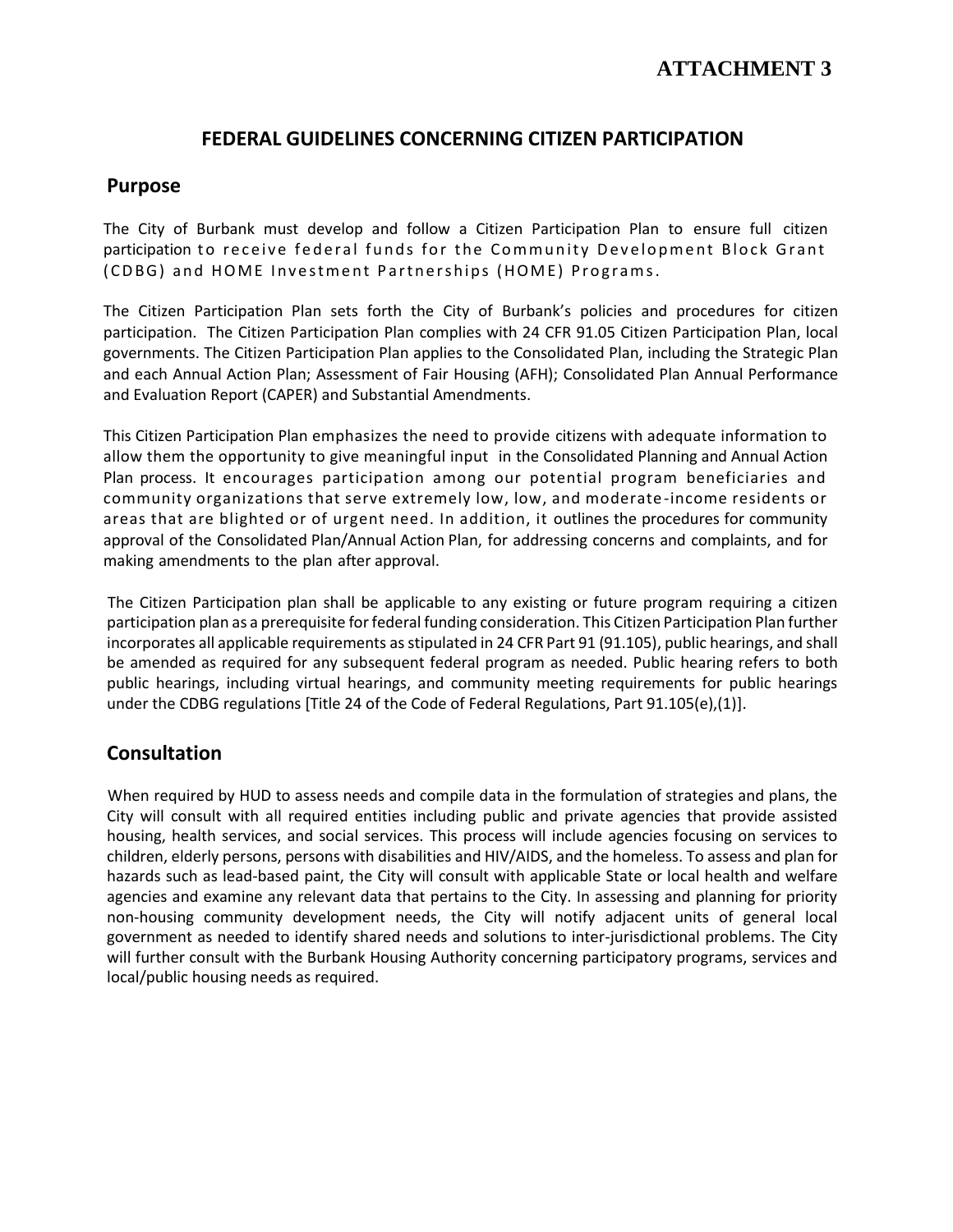## **Definitions**

The following definitions are presented to help the public understand some of the terminology frequently used in the discussion of housing and community development issues. Some of these terms include language taken from HUD regulations governing the Consolidated Plan preparation process and may be found under 24 CFR 91.5. The following list is not inclusive, but highlights important terms, which will aid in the understanding of HUD issues. An extensive glossary of HUD terms is presented in the City of Palm Springs Consolidated Plan*.*

**Consolidated Plan -** The Consolidated Plan is designed to help states and local jurisdictions to assess their affordable housing and community development needs and market conditions, and to make data-driven, place-based investment decisions.

. **Annual Action Plan (AAP)** - A component of the Consolidated Plan Document, which highlights the activities to be conducted during a single Program Year in support of the priorities identified in the Consolidated Plan.

**Consolidated Annual Performance and Evaluation Report (CAPER)** - An annual performance report of all HUD-funded Community Planning and Development Programs (CDBG and HOME).

**Assessment of Fair Housing (AFH)** – The AFH is an required assessment of fair housing (AFH) that identifies four fair housing issues that program participants will assess:

- Patterns of inequality;
- Racially or ethnically concentrated areas of poverty;
- Disparities in access to opportunity; and
- Disproportionate housing needs.

**Consolidated Program Year (see also Program Year)** - The twelve-month period for implementing the CDBG and HOME programs. The Program Year shall run for a twelve-month period and begin on the first calendar day of a month.

**Substantial Amendment**- Forthe purpose ofthe Consolidated Plan, a "substantial amendment is defined as a change in the City's planned or actual activities which the Citizen Participation Plan requires a public review. This is further detailed within the Citizen Participation Plan.

**Standard Amendment**-Changes to the Consolidated Plan or Action Plan that do not meet the criteria for technical or substantial amendments and do not require citizen participation are defined as administrative updates. Examples of administrative updates include grammatical or structural edits that do *not*  substantially change the scope or meaning of an activity; and changes in the coding or eligibility determination of a project that do not substantially change the scope or location.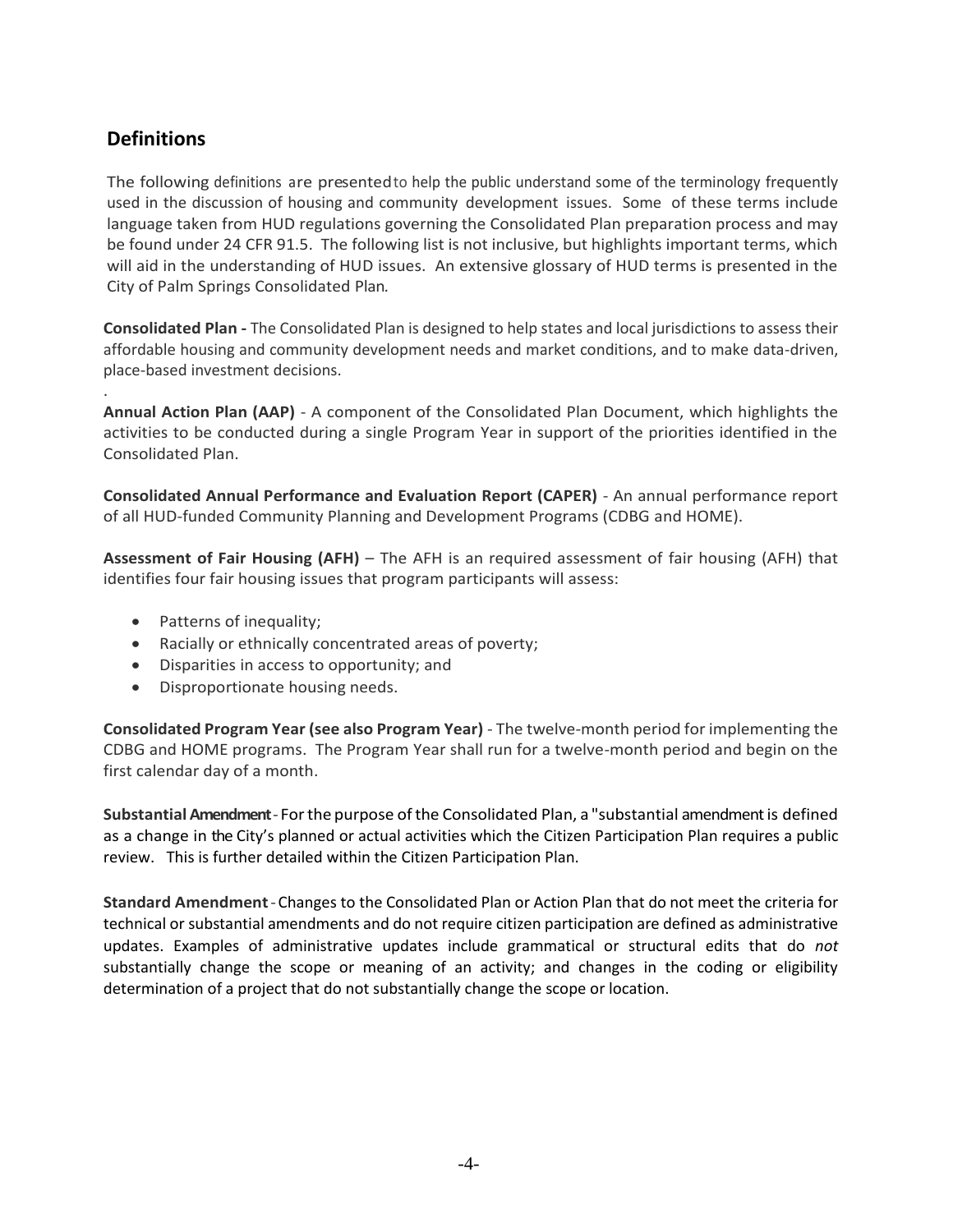#### **CITIZEN PARTICIPATION PLAN**

### <span id="page-4-0"></span>**Participation Emphasis**

In compliance with the federal statutes mentioned above, the City of Burbank will promote and ensure community-wide citizen participation on the development of local priority needs and objectives relevant to housing and community development. In order to satisfy the specific provisions of applicable regulations and to impart a structure to the process, a Citizen Participation Plan designed to address the needs of all socio-economic segments of the City has been developed and made public.

#### Community Development Goals Committee

The City Council of the City of Burbank has appointed the Community Development Goals Committee (hereinafter referred to as "the Committee") to be a focal point for the citizen participation process and to serve in an advisory capacity to the City Council. It will provide the structure to enhance and encourage maximum citizen participation and input throughout all stages of applicable program processing.

Profile: The Committee consists of nine (9) individuals appointed by the City Council for terms prescribed. Representation on the Committee is community-wide, and every effort shall be made to have representation by very low and low-income residents, minorities, or individuals who reside in low-income neighborhoods or assist low-income residents as a function of their work environment.

Organization: The Committee shall meet and conduct work as a committee of the whole unless the nature of the meetings is such that subcommittees would be more advantageous. The large size of the Committee allows for efficient restructuring into subcommittees when necessary. These smaller groups can separate portions of the community development plan, hold public meetings on specific areas of concern, and present a report on these matters to the full committee. This organizational procedure is left up to the discretion of the Community Development Department. However, all meetings and decisions pertaining to the development of the final community development plan recommendations to the City Council will be conducted as committee of the whole.

Committee Members: A chairperson shall be selected by the Committee to serve until such time as the Committee may deem appropriate. The duties of the chairperson shall be to preside at all meetings of the Committee; to call special meetings if necessary, and will include any other duties as the Committee sees fit. A vice-chairperson shall be elected from the Committee to perform all the duties of the chairperson in his/her absence or disability. The City of Burbank shall insure that a staff member is present at all Committee meetings to keep full and complete records of the proceedings.

Vacancies: Should a vacancy occur either through resignation or for other reasons, the City Council shall appoint a replacement.

Staff Liaison: The City of Burbank will provide a staff liaison to the Committee, which includes, but is not limited to, technical, clerical and professional assistance.

Committee Scope/Purpose: The Committee shall act in an advisory capacity to the City Council on how to utilize federal funds. The primary responsibility of the Committee is program planning, recommending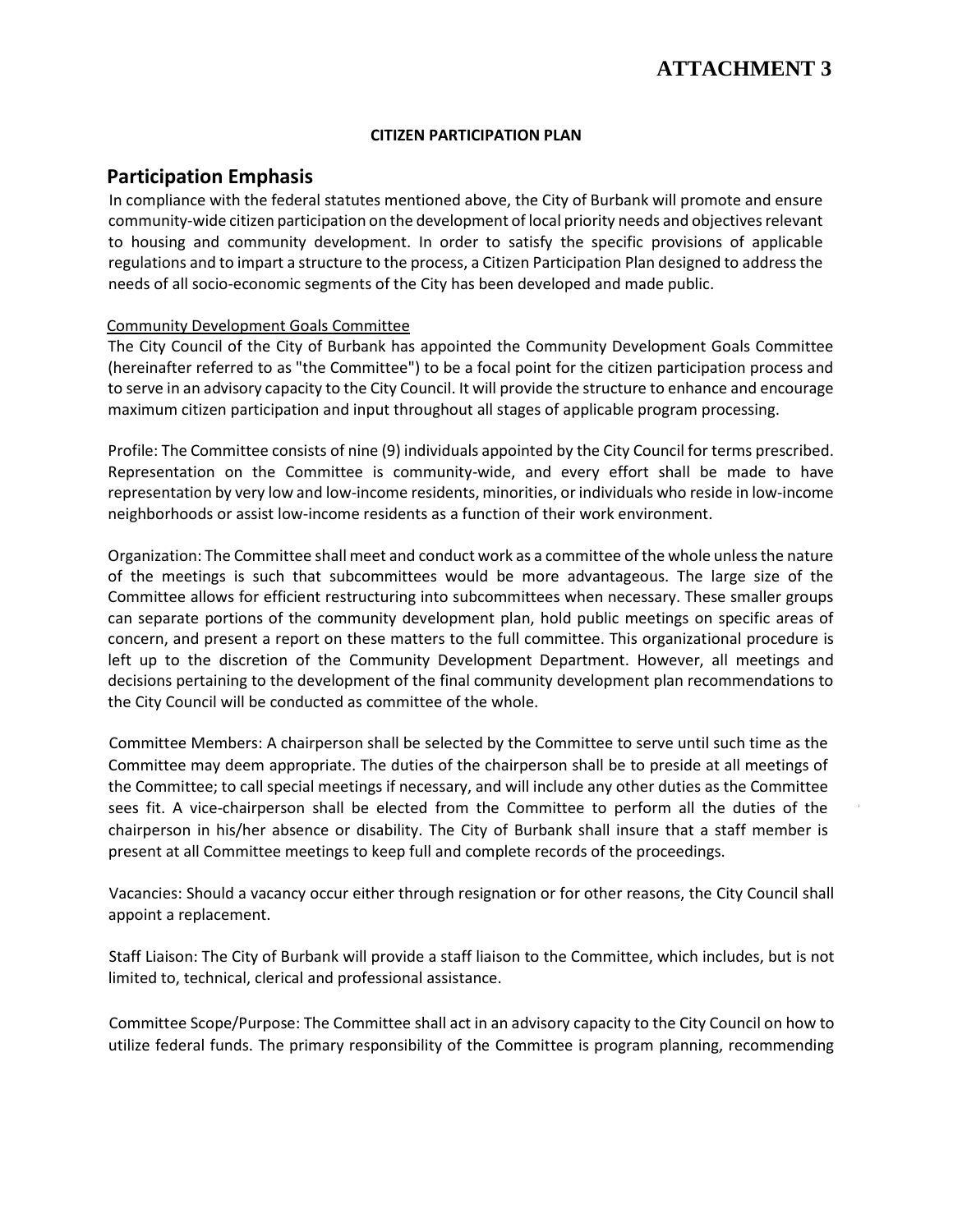program activities and funding, and considering program modifications for submittal to the City Council for final action. The duties of the Committee shall include the following:

- To recommend to the City Council programs, projects and activities to be undertaken with the specific entitlement programs in which the City participates;\*\*
- To investigate, research, study and assess the problems and needs of the City;
- To develop specific objectives and long-range goals for the City based on the needs and problems identified;
- To hold public meetings as required;
- To act in an advisory capacity on program implementation and progress; and
- To monitor and assess program performance.

\*\*For off-cycle activity planning and substantial amendments, City staff will ensure that the public is given a 30-day notice of a proposed off-cycle change (an activity that is new or cancelled or has a change in use (revised) from its previously identified eligible project), as well as an opportunity to public comments on the proposed changes without the consultation of the Committee for recommended program activities, funding, and program modifications for submittal to the City Council. **For CDBG funding under FY 2019- 2020, FY 2020-2021, and the Coronavirus Aid, Relief, and Economic Security Act or CARES Act, participating cities may provide a 5-day notice/comment period of a proposed off-cycle change beginning April 8, 2020 as allowed under a HUD waiver. This includes any new activities proposed. A public hearing is not required but documentation relative to off-cycle activity planning applies.**

### **Citizen Participation Standards**

The City shall provide a process of citizen participation at the community-wide level with regard to the overall application and implementation of all federal programs. Citizens will be encouraged to participate in the development of the Consolidated Plan, Annual Action Plans, amendments to the Plan, required performance reports, and any subsequent strategies, that may be required by HUD.

- 1) All aspects of citizen participation shall be conducted in an open manner, with freedom of access for all interested persons;
- 2) There shall be involvement of low- and moderate-income persons with special emphasis on very low income households (at or below 50% of area median income) and low income households (at or below 80% of area median income) living in blighted areas or areas requiring revitalization. There shall be efforts to include representation of minority/ethnic groups in all income categories. Participation by the elderly, disabled, non-English speaking persons, residents of assisted housing, residents of areas where a significant amount of programs or activities is either proposed or ongoing, and civic groups who are concerned about programs, the homeless, or persons with HIV/AIDS will be encouraged as much as possible;
- 3) The City shall make reasonable efforts to ensure continuity of involvement of citizens or citizen organizations throughout all stages of federal program implementation; and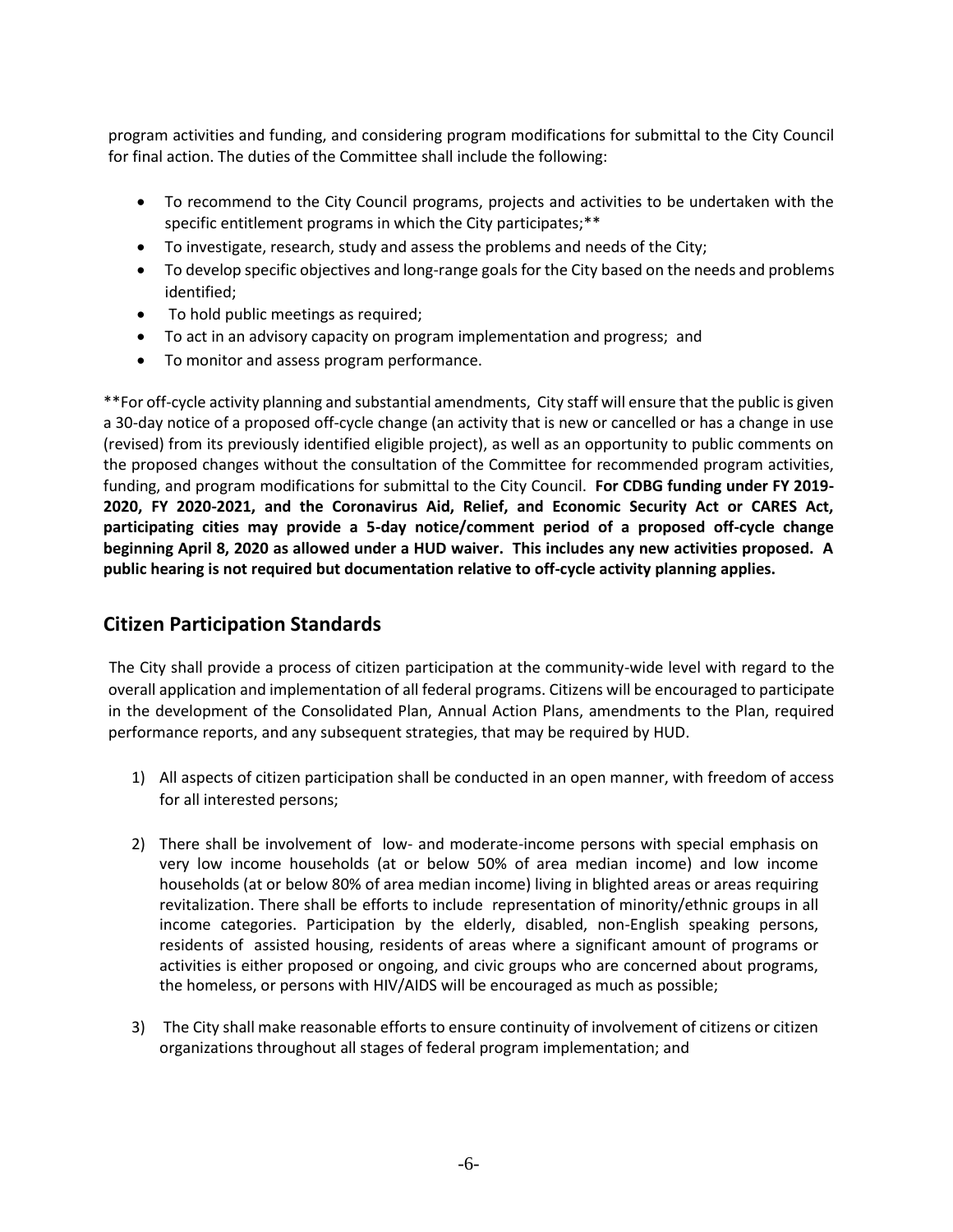4) Citizens shall be provided adequate and timely information to enable them to be meaningfully involved in important decisions at all stages of federal program processing.

#### Adequate Information

Citizens and, as appropriate, units of general local government shall be provided complete information about the City and its facilities, programs, fund sources/amounts, eligible activities, overall services, and proposed and final statements of community development objectives and projected use of funds at appropriate times. Such information shall include but not be limited to the following:

1. The City will make available to citizens, public agencies, and other interested parties information that includes the amount of assistance the City expects to receive and the range of activities that may be undertaken, including the amount that will benefit persons of very low and low income and the plans to minimize displacement of persons and to assist any persons displaced. [The City has a separate Anti-displacement and Relocation Assistance Plan in place, which conforms with Section 104(d) of the Housing and Community Development Act of 1974, as amended]. In the event that any residential displacement and relocation will result from program activity, the City will ensure that, prior to carrying out the program activity, the City will develop an Antidisplacement and Relocation Plan in connection with the program activity.

In the event that any acquisition and relocation must take place in order to carry out a program activity, the City will also comply with the acquisition and relocation requirements of the Uniform Relocation Assistance and Real Property Acquisition Policies Act, as amended, and implementing regulations at 49 CFR Part 24.

- 2. The City will publish all required documents, including but not limited to, the proposed and final consolidated plan and any other plans, strategies, objectives, and uses of funds for comment. This requirement will be met by publishing in at least one newspaper of general circulation, and making copies available, as needed, at libraries, government offices, or other public places. Documents may be published as a legal notice or display advertisement contingent on the content.
- 3. The City will notify citizens, or units of general local government, as appropriate, of the availability of all required documents under specific federal programs including but not limited to, the consolidated plan as adopted, any amendments, and its performance report, as these documents are developed, to afford citizens a reasonable opportunity to examine their contents.
- 4. The City will allow appropriate periods of time to receive comments from citizens, or units of general local government, on any published document, including but not limited to, the consolidated plan, any amendment or performance report. Contingent on the document published, time periods allowed for public comment will generally be 5, 15, or 30 calendar days, which will include the date of publication. The time allowed for comment will be clearly stated within the text of the document published. [Documents requiring 30 days for review include, but are not limited to, the Consolidated Plan, Annual Plan, and substantial amendments].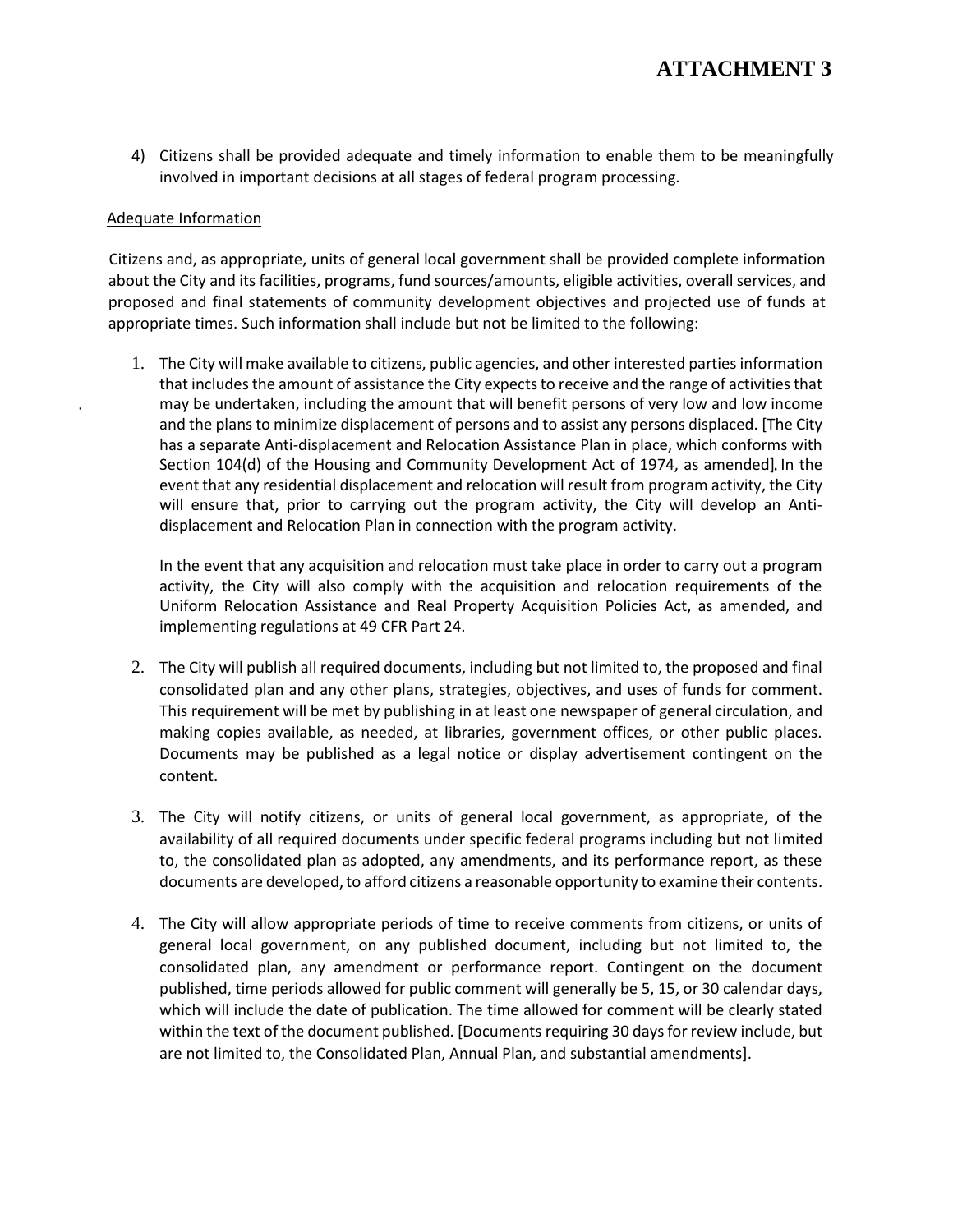## **Pre-Disaster or Emergency Declaration Planning**

This section allows the City of Burbank to easily access its grant funding following a disaster or emergency health crisis by proactively managing compliance with CDBG low and moderate income benefit requirement and citizen participation. Under 24 CFR 91.505, HUD requires grantees to amend their approved plan whenever grantees make one of the following decisions:

- To make a change in allocation priorities or a change in the method of distribution of funds;
- to carry out an activity, using funds from any program covered by the consolidated plan, not previously described in the action plan; or
- to change the purpose, scope, location, or beneficiaries of an activity.

As directed by HUD through written guidelines and deemed necessary due to the risk of the safety, health or economy of the city.\*\* Expedited procedures will be implemented by the City of Burbank which include notice and reasonable opportunity to comment of no less than 5 days instead of a 30-day public comment period. The 5-day period can run concurrently for comments on the action plan amendment, citizen participation plans, and Consolidated Plan. **\*\*For CDBG funding under FY 2019-2020, FY 2020-2021, and the Coronavirus Aid, Relief, and Economic Security Act or CARES Act, participating cities may provide a 5-day notice/comment period of a proposed off-cycle change beginning April 8, 2020 as allowed under a HUD waiver. This includes any new activities proposed. A public hearing is not required but documentation relative to off-cycle activity planning applies.**

The City will have the option to meet public hearing requirements with virtual public hearings if: 1) national/local health authorities recommend social distancing or limiting public gatherings for public health or safety reasons; and 2) virtual hearings provide reasonable notification and access for citizens in accordance with the City's certifications, timely responses from local officials to all citizen questions and issues, and public access to all questions and responses.

With respect to a declared disaster or health crisis, the City of Burbank may elect to use CDBG and HOME funds to address needs not provided for by the Federal Emergency Management Agency (FEMA) and the Small Business Administration (SBA), or other disaster relief efforts. Funding for disaster relief may not duplicate other efforts undertaken by federal or local sources unless allowed by the federal government.

### **Public Hearings for Consolidated Plan and One Year Plans**

The City will conduct a minimum of two public hearings on the Consolidated Plan and the one-year Action Plans. One public hearing will be conducted during the development of the proposed Consolidated Plan and/or one-year Action Plan. The purpose of this public hearing will be to provide a forum for citizens and interested organizations to express their views on the City's housing and community development needs, priorities, proposed activities, and program performance.

The second public hearing will be conducted to consider the proposed Consolidated Plan and/or one-year Action Plan, written comments on the Plan(s), and oral comments on the Plan(s). This public hearing also has the purpose of authorizing City staff to transmit the Consolidated Plan and/or one-year Action Plan to the U.S. Department of Housing and Urban Development.\*\* **For CDBG funding under FY 2019-2020, FY**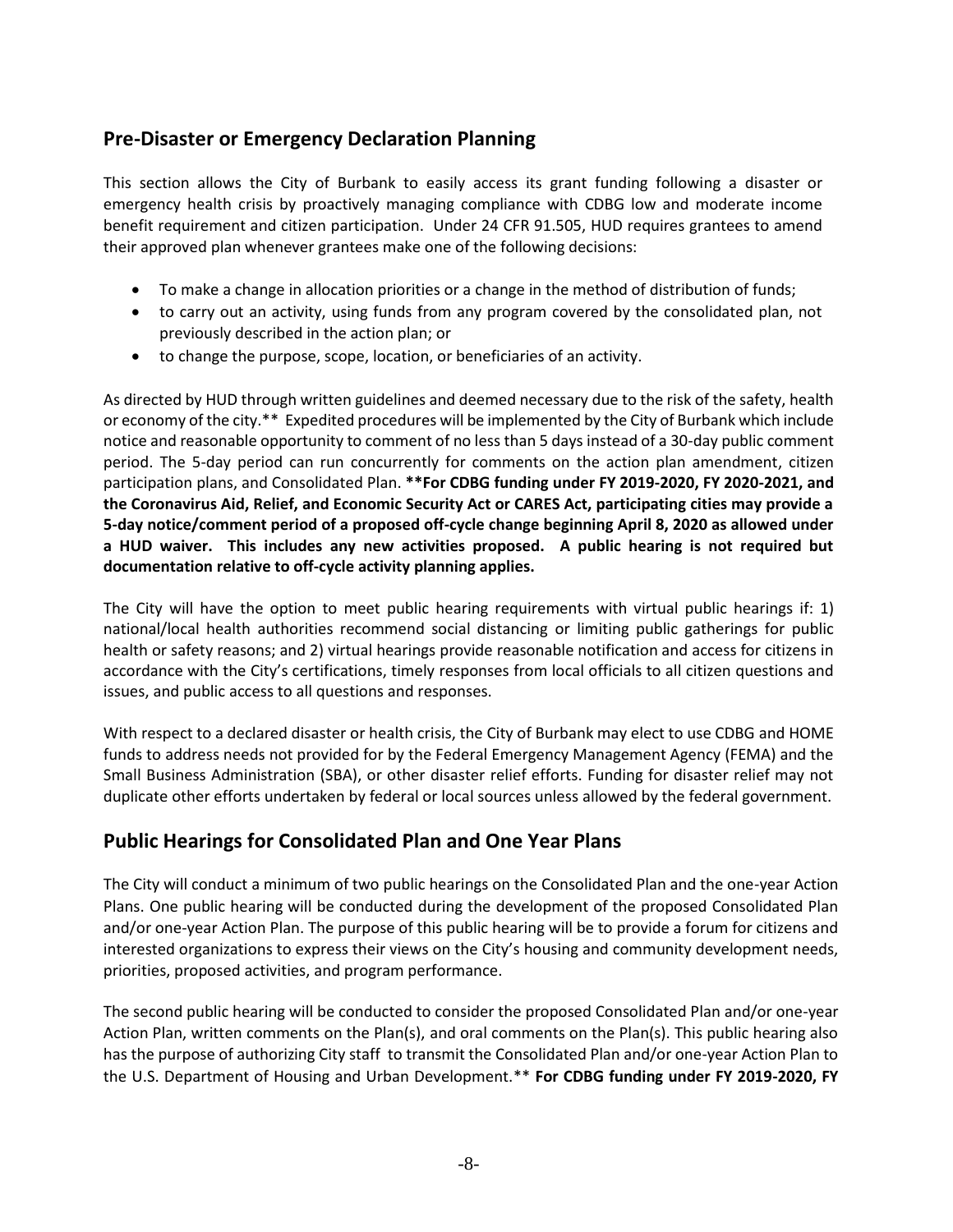**2020-2021, and the Coronavirus Aid, Relief, and Economic Security Act or CARES Act, participating cities may provide a 5-day notice/comment period of a proposed off-cycle change beginning April 8, 2020 as allowed under a HUD waiver. This includes any new activities proposed. A public hearing is not required but documentation relative to off-cycle activity planning applies.**

#### Annual Activity Planning

Burbank will allow its constituency to provide input on housing and community development needs by holding at least one (1) or more community meetings or conducting one (1) public hearing. The notification period for the public meeting must be a minimum of 72 hours. Community meetings will be held at separate times, will be conducted by the Committee to obtain citizen input and to respond to citizen recommendations, proposals and questions about federal programs in which the City participates.

#### Amendments and Administrative Updates

As specified in CDBG regulations [Title 24 of the Code of Federal Regulations, Part 91.505(a)], the City of Burbank shall amend the Consolidated Plan when it:

- Changes allocation priorities or funds distribution method;
- Revises policies, data, or goals; or
- Modifies the purpose, scope, location, beneficiaries, or funding of an activity.

#### Standard Amendments

Amendments that are not considered substantial shall be referred to as standard amendments. Standard amendments do not require citizen participation.

#### Substantial Amendments

In compliance with 24 CFR 91.100, 91.105, 91.505, 570.305, or any other applicable section pertaining to federal housing and community development programs, the City of Burbank has established criteria for what constitutes a substantial change to approved and appropriated federal programs.

Federal regulations require that appropriate amendments be filed with HUD whenever the City decides not to carry out an activity described in the final statement, to carry out an activity not previously described in the final statement, or to substantially change the purpose, scope, location or beneficiaries of an activity.

Substantial changes will be defined as those modifications involving amounts greater than 10 percent of the current federal allocation (Entitlement + program income) or any change in use, purpose, scope, location or beneficiaries of an activity. This policy will be effective for all federal programs in which the City participates. Changes of less than 10 percent will not require the substantial change/amendment process and will be within the authority of the City Manager.

Prior to amending the City's final statement of community development objectives and projected use of funds or other federal program or activity, the City will provide citizens with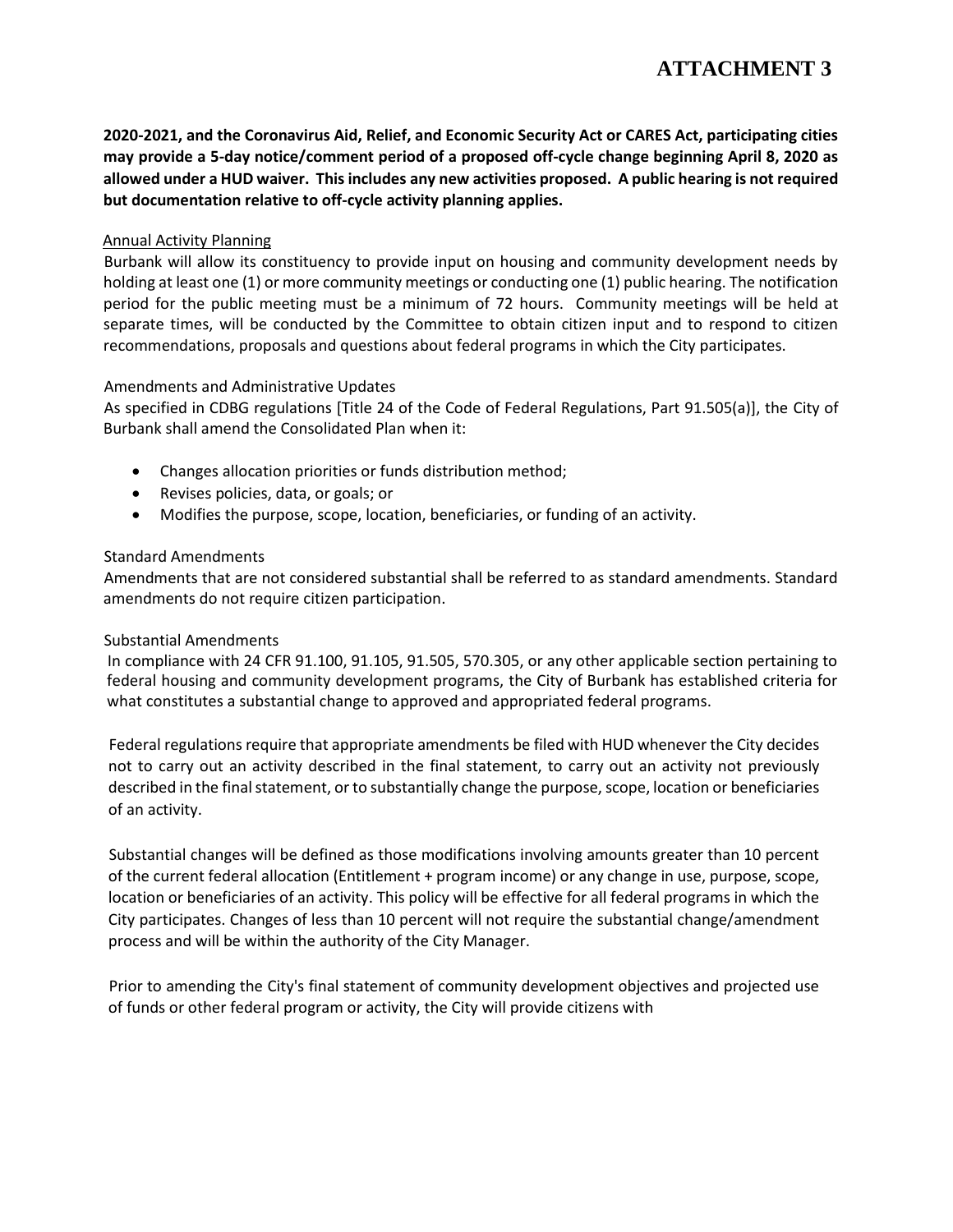30 calendar days to make comments on a substantial amendment before it is implemented. Staff will summarize the written comments and prepare responses for consideration by the City Council at the public hearing(s). Written comments should be addressed to:

### City of Burbank Attn: Community Development Department 150 N. Third Street Burbank, CA 91502

Verbal comments received at public hearings will be considered by the City Council. All written and verbal comments and responses will be summarized and included as an attachment to the Consolidated Plan/Action Plan(s).

#### Administrative Updates

Changes to the Consolidated Plan that do not meet the criteria for standard or substantial amendments and do not require citizen participation are defined as administrative updates. Examples of administrative updates include grammatical or structural edits that do not substantially change the scope or meaning of activity; and changes in the coding or eligibility determination of a project that does not change the scope, location, or beneficiaries.

Notice of all public hearings shall be published at least fourteen (14) calendar days prior to the time of the hearing/meeting and shall include times, dates, locations and the topics to be discussed. In the event that a significant number of non-English speaking residents can reasonably be expected to attend and participate in the public hearing/meeting, the City will exercise best efforts to provide translation services to those residents through City staff or private sources.

#### Publication of Materials

The manner in which notices of upcoming public hearings or meetings and the dissemination of information concerning federal programs will be made public may include, but not be limited to:

- public notices in the legal section of a community-wide newspaper;
- newspaper advertisements in the non-legal section (display ads);
- press releases;
- postings or posters displayed throughout the City; and
- flyers distributed at public places.

#### Submitted Comments and Complaints

Citizens are encouraged to submit written views, comments and complaints concerning federal programs or any required federal submission at any time to the Community Development Department or orally to the Committee at formal public hearings. The City will provide substantive written responses to all written submitted views, comments and complaints within 15 working days of their receipt, where practicable. If this is not possible due to lack of final determination concerning the issue, the City will provide a progress report and estimate of when final determination can be expected. A summary of citizen views or comments, and a summary of any views or comments not accepted as part of any City strategy or plan and the reasons why, shall be attached to any HUD submission or report as applicable.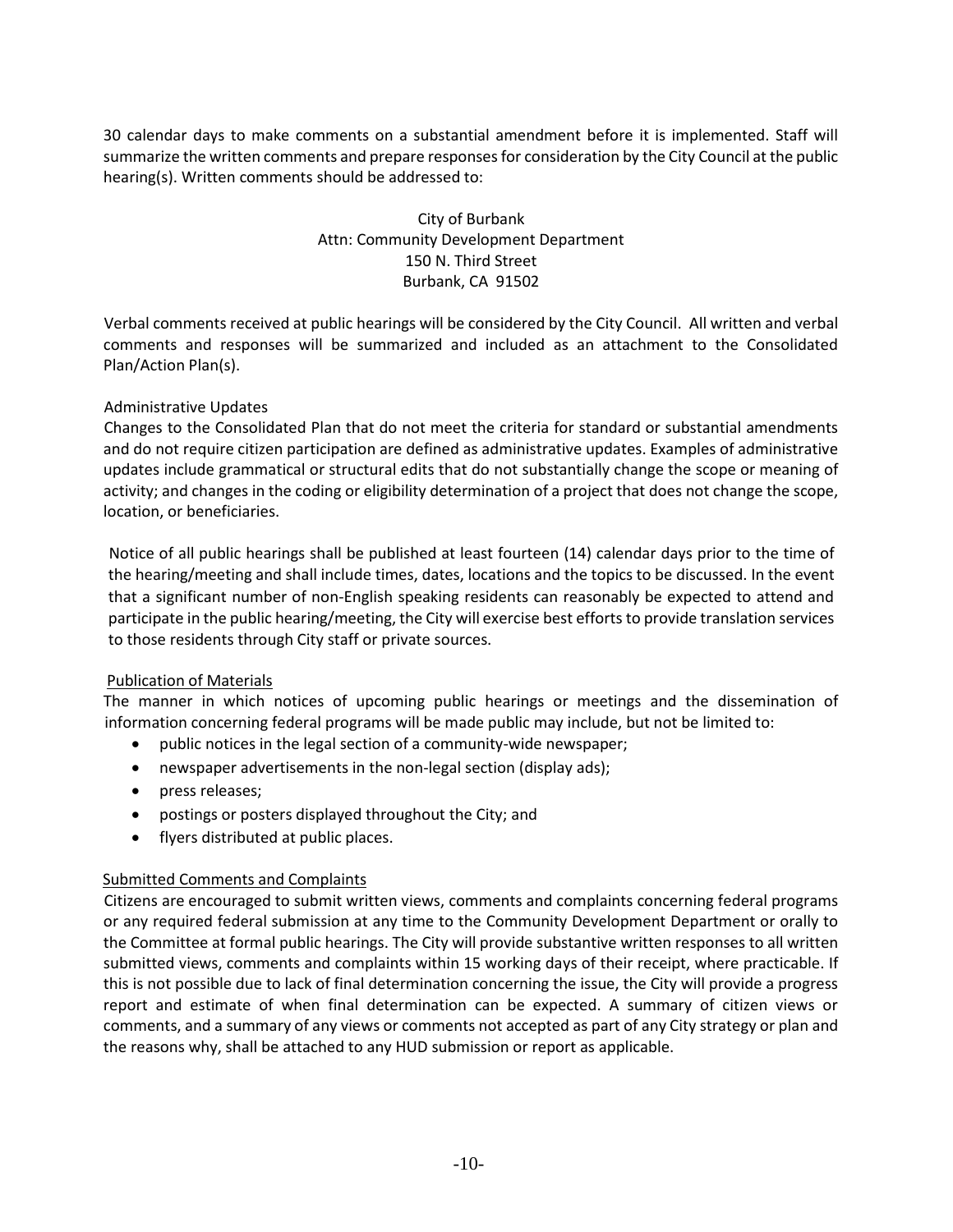Persons wishing to object to HUD about approval of the City's federal programs may make such objections known to the HUD Area Office in Los Angeles. The City will publish communitywide all required information so as to afford affected citizens an opportunity to examine the contents and to provide relevant comments. The HUD Area Office will consider objections to approval of the City's participation in federal programs only if:

- the City's description of needs and objectives are plainly inconsistent with available facts and data;
- the activities to be undertaken are plainly inappropriate for meeting the needs and objectives identified;
- the application does not comply with applicable laws and regulations of the specific program; -the activity is ineligible.

## **Assessment of Fair Housing (AFH)**

On July 16, 2015, the HUD published a final rule on Affirmatively Furthering Fair Housing (AFFH rule).1 The AFFH rule establishes a process that certain recipients of HUD funding (referred to in the rule as "program participants") will use to help them meet their long-standing obligations to affirmatively further fair housing. The AFFH rule creates a standardized process for fair housing planning – referred to in the AFFH rule as an Assessment of Fair Housing (AFH). As a HUD grantee, the City of Burbank must prepare an AFH in order to keep their obligation to 'affirmatively further fair housing' (AFFH).

The AFH will be a comprehensive planning tool used to address any housing discrimination, the operation of housing markets, investment choices by holders of capital, the history and geography of regions, and patterns of development and the built environment in Burbank. The AFH also provides recommendations used to formulate some of the goals, programs, and services of the Consolidated Plan.

The Assessment of Fair housing must be submitted to HUD every five (5) years prior to the preparation of the Consolidated Plan. The due date for an AFH is based on the City's CDBG Consolidated Plan cycle. The City's AFH will be due 270 days prior to the program year that begins on or after July 1st. This means the City must submit the AFH on or before October 4th of the year it is due.

Prior to the adoption of an Assessment of Fair Housing, the City of Burbank will make available to the community, public agencies, housing authorities, and additional interested parties a draft of the assessment. This assessment will allow the City to consider any fair housing issues when developing the Five-Year Consolidated Plan.

#### <span id="page-10-0"></span>Community Meetings\*\*

The City will host a minimum of three (3) community meetings during the development of the Assessment of Fair Housing. Two (2) meetings must be held at two opposite locations of the City to allow residents and interested parties of the community to participate and provide valuable input in the development of this assessment. In addition, the City will also host one (1) focus group meeting for community agencies and interested residents to participate and provide feedback in the development of the Assessment of Fair Housing.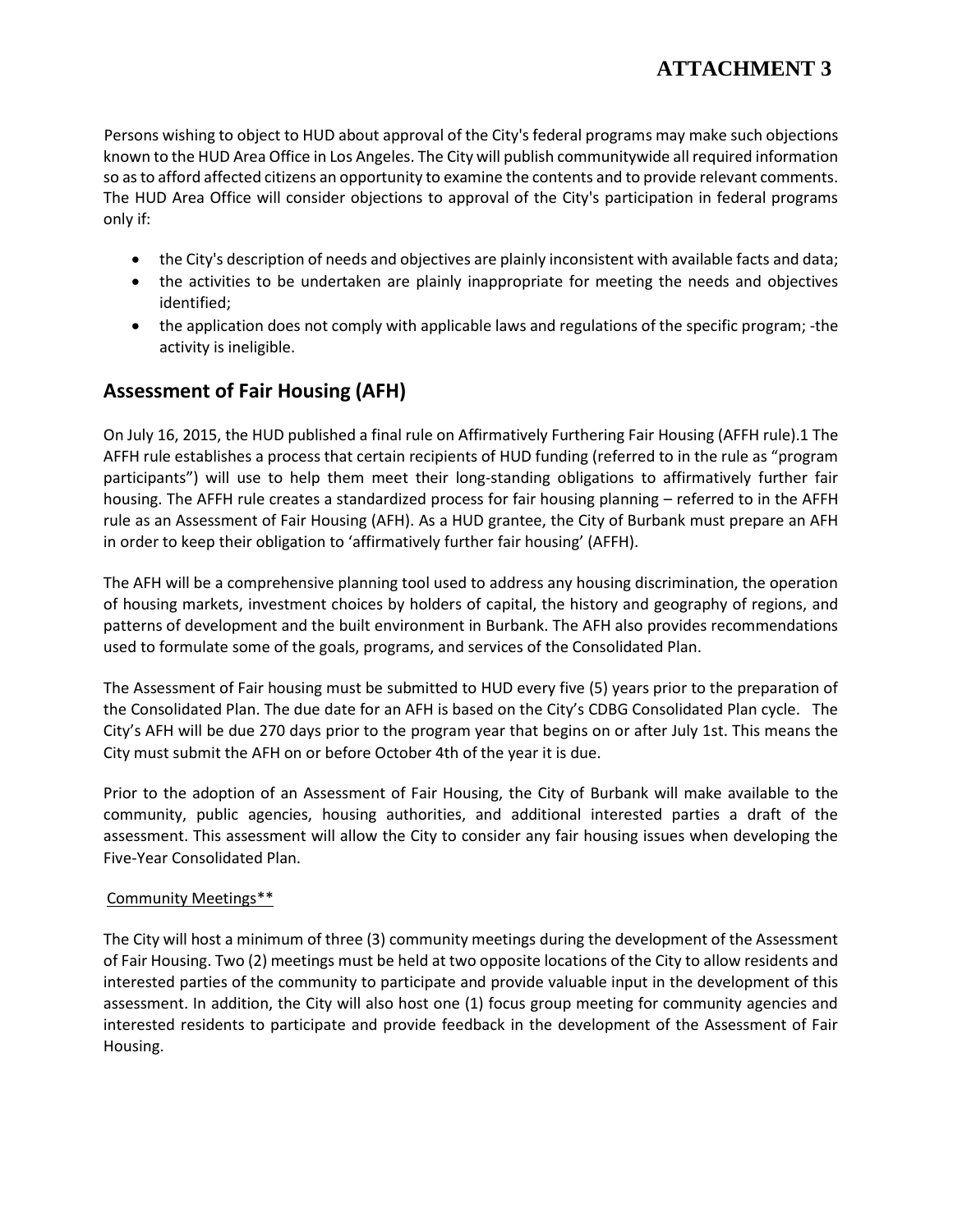A Notice of Availability will be published in one or more newspapers of general circulation that serve the City of Burbank. This Notice of Availability is intended to inform the public that the proposed AFH is available for review and comment for a period not less than 30-days.

Concurrently, a summary of the Proposed AFH will be published in one or more newspapers of general circulation that service the City of Burbank. The Notice of Availability and Summary may be published in the same legal and display advertisement.

The summary will describe the contents and purpose of the AFH, the Plan's priorities, the expected amount of CDBG funds, the proposed activities and funding amounts, and a list of the locations where the AFH can be examined. A summary of the Proposed AFH also will be posted on the City's website.

Please see "Implementation" and "Adequate Information" sections of this Citizen Participation Plan for exceptions to this section.

**\*\*For CDBG funding under FY 2019-2020, FY 2020-2021, and the Coronavirus Aid, Relief, and Economic Security Act or CARES Act, participating cities may provide a 5-day notice/comment period of a proposed off-cycle change beginning April 8, 2020 as allowed under a HUD waiver. This includes any new activities proposed. A public hearing is not required but documentation relative to off-cycle activity planning applies.**

### **Performance Reports**

The City of Burbank will annually review and report, in a form prescribed by HUD, on the progress it has made in carrying out its AFH, Strategic Plan and Action Plan. The Consolidated Annual Performance and Evaluation Report (CAPER) includes a description of the resources made available, the investment of available resources, the geographic distribution and location of investments, the families and persons assisted (including the racial and ethnic status of persons assisted, actions taken to affirmatively further fair housing, and other actions indicated in the AFH, Strategic Plan and Action Plan(s))

To encourage citizen participation, the City will carry out the following policies and procedures:

- A Notice of Availability will be published in one or more newspapers of general circulation that serve the City of Burbank. This Notice of Availability is intended to inform the public that the draft Consolidated Annual Performance and Evaluation Report (CAPER) is available for review and comment for a period not less than 15-days. The Notice of Availability will identify the locations where copies of the proposed CAPER may be obtained for review and comment,
- Concurrently, the City will publish a summary of the draft CAPER as a display advertisement in a newspaper of general circulation. The Notice of Availability and Summary may be published in the same legal and display advertisement.

The published summary will describe the following items: